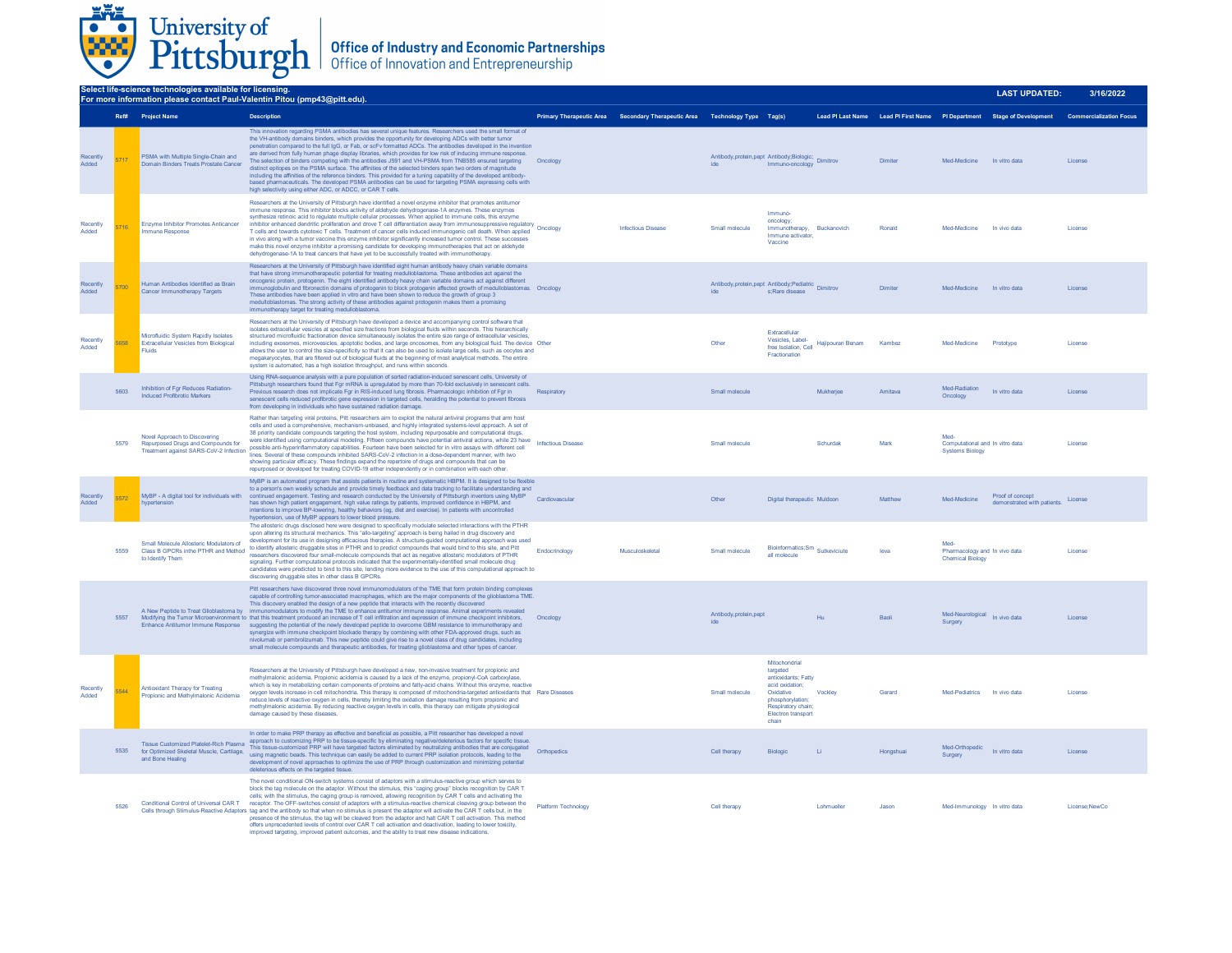|                   |      | University of                                                                                                                                       | Pittsburgh   Office of Industry and Economic Partnerships                                                                                                                                                                                                                                                                                                                                                                                                                                                                                                                                                                                                                                                                                                                                                                                                                                                                                                                                                                                                                                                                                                                                                                                                                                                                          |                      |                                           |                     |            |                                                                                                                                                                                                                                                                                                                                                                                                                                  |         |
|-------------------|------|-----------------------------------------------------------------------------------------------------------------------------------------------------|------------------------------------------------------------------------------------------------------------------------------------------------------------------------------------------------------------------------------------------------------------------------------------------------------------------------------------------------------------------------------------------------------------------------------------------------------------------------------------------------------------------------------------------------------------------------------------------------------------------------------------------------------------------------------------------------------------------------------------------------------------------------------------------------------------------------------------------------------------------------------------------------------------------------------------------------------------------------------------------------------------------------------------------------------------------------------------------------------------------------------------------------------------------------------------------------------------------------------------------------------------------------------------------------------------------------------------|----------------------|-------------------------------------------|---------------------|------------|----------------------------------------------------------------------------------------------------------------------------------------------------------------------------------------------------------------------------------------------------------------------------------------------------------------------------------------------------------------------------------------------------------------------------------|---------|
| Recently<br>Added |      | 300 Novel CB1 Antagonists Hold<br>Potential for new Treatments                                                                                      | Cannabinoid receptor type 1 (CB1) is a G protein-coupled cannabinoid receptor encoded by the CNR1 gene.<br>Through a detailed process involving the synthetization and testing of hundreds of antagonists, University of<br>Pittsburgh researchers have now completed testing of over 300 novel CB1 antagonists that are structurally<br>distinct from all prior classes, which indicates this discovery holds vast potential for additional treatments and<br>uses within the complex physiologic system.                                                                                                                                                                                                                                                                                                                                                                                                                                                                                                                                                                                                                                                                                                                                                                                                                         | Metabolic Disease    | Small molecule                            | Small molecule Chen | Beibei     | Med-Medicine In vitro data                                                                                                                                                                                                                                                                                                                                                                                                       | License |
|                   | 5521 | <b>Cytosolic Protein Quality Control Small</b><br>Molecule Therapeutics                                                                             | Pitt researchers developed a high-throughput optical screen for such modulators and conducted a pilot screen<br>that successfully identified several compounds of interest. There is a wealth of interest in small molecule PQC<br>modulators of cytosolic proteins that may serve as therapeutic drug targets for diseases characterized by<br>cytosolic protein instability.                                                                                                                                                                                                                                                                                                                                                                                                                                                                                                                                                                                                                                                                                                                                                                                                                                                                                                                                                     | <b>Rare Diseases</b> | Small molecule<br>Rare disease            | Palladino           | Michael    | Med-<br>Pharmacology and In vitro data<br><b>Chemical Biology</b>                                                                                                                                                                                                                                                                                                                                                                | License |
|                   | 5520 | Therapeutic Targets for TPI Deficiency                                                                                                              | In order to identify novel factors that modulate mutant TPI turnover, University of Pittsburgh researchers<br>performed a genome-wide RNAi screen targeting known and predicted quality control proteins. Of more than 400<br>proteins screened, 25 regulators of TPI were identified, ten of which were novel and previously undescribed.<br>These ten proteins are also conserved in mice and humans, making them more likely to be effective drug targets Rare Diseases<br>than other more promiscuous proteins. The proteins identified by this study may reveal novel pathways and drug<br>targets to block degradation of functional, cytosolic proteins, and represent important therapeutic targets for drug<br>development for TPI deficiency and other devastating diseases.                                                                                                                                                                                                                                                                                                                                                                                                                                                                                                                                             |                      | Other<br>Rare disease                     | Palladino           | Michael    | Pharmacology and In vivo data<br><b>Chemical Biology</b>                                                                                                                                                                                                                                                                                                                                                                         | License |
|                   | 5496 | Driving Oxidative Metabolism in<br>Therapeutic T Cells through<br>Overexpression of AMPK                                                            | Cultured T cells that are capable of performing oxidative metabolism are more fit for the metabolic conditions they<br>will encounter in vivo, and promoting oxidative metabolism has been shown to increase their in vivo persistence.<br>Oxidative metabolism is also inversely correlated with how differentiated a cell becomes, and a major goal has<br>been to make effector cells both less differentiated and more oxidative before transfer into recipients. Increasing<br>the cellular energy sensor AMP-activated protein kinase (AMPK) is expected to increase the oxidative metabolism Oncology<br>of a T cell, leading to an increase in both its stability and suppressive capabilities. By overexpressing the<br>regulatory component of the AMPK heterotrimeric complex via lentiviral transduction of primary human T cells,<br>Pitt researchers propose to modulate AMPK activity and thereby improve the efficacy of multiple therapeutic<br>interventions dependent upon T cells                                                                                                                                                                                                                                                                                                                              |                      | Cell therapy                              | Bversdorfer         | Craig      | Med-Pediatrics In vitro data                                                                                                                                                                                                                                                                                                                                                                                                     | License |
|                   | 5491 | Odansetron for Treatment of Acute<br>Kidney Injury                                                                                                  | Using electronic medical records (EMR) from more than twenty thousand AKI patients in ICU stays, researchers<br>identified a novel indication for odansetron, an antiemetic drugused to prevent nausea caused by chemotherapy,<br>in preventing deathof patients with AKI. The molecular mechanism of odansetron suggests that it can down-<br>regulate AKI-related genes. Odansetron's beneficial effects on recovery from acute injury have never been<br>reported before.                                                                                                                                                                                                                                                                                                                                                                                                                                                                                                                                                                                                                                                                                                                                                                                                                                                       | <b>Critical Care</b> | Small molecule                            | Wang                | LiRong     | Pharm<br>Retrospective clinical data License<br>Pharmaceutical<br>Science                                                                                                                                                                                                                                                                                                                                                        |         |
|                   | 5450 | Targets                                                                                                                                             | Low CASTOR1 expression is a poor prognosis marker for ten types of cancer, while high expression of the<br>RNF167, a ligase that targets CASTOR1 for degradation, has been identified as a poor prognosis marker for five<br>RNF167 and CASTOR1 as Novel mTOR types of cancer. Researchers also demonstrated that AKT and RNF167-mediated CASTOR1 degradation<br>activates mTORC1 and promotes breast cancer progression. AKT-mediated phosphorylation of CASTOR1<br>significantly increases its binding to RNF167, revealing a novel mTORC1 regulating mechanism and potential<br>new therapeutic targets for mTORC1-dysregulated diseases                                                                                                                                                                                                                                                                                                                                                                                                                                                                                                                                                                                                                                                                                        | Oncology             | Small molecule                            | Gao                 | Shou-Jiang | Med-Microbiology<br>and Molecular<br>In vitro data<br>Genetics                                                                                                                                                                                                                                                                                                                                                                   | License |
|                   | 5448 |                                                                                                                                                     | One of the hallmarks of AKI is damage to renal microvasculature, which alters endothelial function and<br>contributes to hypoxic and inflammatory injury to the renal parenchyma. In AKI, some miRNAs appear to act<br>Stimulation of Angiogenesis with miRNA pathogenically by promoting inflammation, apoptosis, and fibrosis, while others may confer protective benefits.<br>as Protection Against Acute Kidney Injury Researchers have obtained preliminary data indicating that the absence of the miR-17~92 cluster makes cells<br>are more susceptible to renal ischemia-reperfusion injury while miR-18a and miR-19b protects against renal IRI,<br>providing evidence for a potential novel therapeutic approach for the treatment of acute kidney injury.                                                                                                                                                                                                                                                                                                                                                                                                                                                                                                                                                               | Nephrology           | Other                                     | Lucas               | Sunder     | In vivo data in mice using License<br>Med-Pediatrics<br>mimics                                                                                                                                                                                                                                                                                                                                                                   |         |
|                   | 5404 | Insertion Unique to SARS-CoV-2 Exhibits<br>Superantigenic Characteristics                                                                           | Using structure-based computational models, researchers have demonstrated that the SARS-CoV-2 spike<br>harbors a sequence motif unique to SARS-CoV-2 and not present in other SARS coronaviruses, which is highly<br>similar in both sequence and structure to bacterial superantigens. Further examination suggested that the SARS-<br>CoV-2 spike may act as a superantigen that drives the development of MIS-C as well as the cytokine storm in Infectious Disease<br>adult COVID-19 patients. Potential development strategies include preparing a decoy peptide that can bind to the<br>site in the viral structure and prevent it from binding to T cell receptors or preparing a monoclonal antibody<br>specific to the viral superantigenic binding site and thus block the interaction with the T cell receptor.                                                                                                                                                                                                                                                                                                                                                                                                                                                                                                         |                      | Antibody, protein, pept<br>ide            | Bahar               | Ivet       | Med-<br>Computational and Design; candidate antibodies License<br>identified<br><b>Systems Biology</b>                                                                                                                                                                                                                                                                                                                           |         |
|                   | 5390 | Small Molecule Inhibitor Therapy to<br>Prevent Aneurysm Formation, Growth.<br>and Rupture                                                           | New research shows that small molecule inhibitors targeting the platelet-driven CXCL7-CXCR1/2 inflammatory<br>pathway can be used to prevent cerebral aneurysm formation and rupture. This approach may be able to be used Neuroscience<br>to develop a pharmacological treatment of unruptured and coiled aneurysms, enabling a superior healing<br>response and avoiding the risks inherent in open surgery.                                                                                                                                                                                                                                                                                                                                                                                                                                                                                                                                                                                                                                                                                                                                                                                                                                                                                                                     |                      | Small molecule Small molecule Friedlander |                     | Robert     | In vivo data, including<br>cytokine arrays and ELISA<br>data from a hypertensive<br>mouse model of intracranial<br>aneurysm formation;<br>electron microscopy of<br>Med-Neurological aneurysm samples, cytokine License<br>Surgery<br>arrays of aneurysm samples,<br>and blood samples from<br>human patients with<br>aneurysms, and in silico<br>computational data for<br>pathway discovery from the<br>above cytokine arrays. |         |
|                   | 5372 | <b>HDAC Inhibitors as Anticancer Agents</b>                                                                                                         | University of Pittsburgh researchers have developed a series of chromane-based hydroxamic acids that have<br>been demonstrated to be potent and selective HDAC inhibitors with potential use as novel anticancer and anti- Central Nervous System<br>neurodegenerative agents.                                                                                                                                                                                                                                                                                                                                                                                                                                                                                                                                                                                                                                                                                                                                                                                                                                                                                                                                                                                                                                                     |                      | Small molecule                            | Wipf                | Peter      | In vitro data<br>Chemistn                                                                                                                                                                                                                                                                                                                                                                                                        | License |
|                   | 5348 | Prodrug-Based Amphiphilic Polymer for<br><b>Cancer Treatment</b>                                                                                    | Researchers have developed a prodrug-based amphiphilic polymer (PASA) with COX inhibiting pharmacological<br>properties. PASA self-assembles to forma small-sized nanocarrier that is highly effective in loading doxorubicin<br>(DOX) and capable of codelivery of both the COX inhibitor and chemotherapeutic agent together. PASA has an<br>unprecedentedly high DOX loading capacity and has been shown to be highly effective in targeting to and<br>inhibiting the growth of murine tumors and successfully achieves COX inhibition at much lower concentrations.<br>Moreover, combination of PASA/DOX with anti-PD-1 antibody leads to drastic improvement, including complete<br>regression of some established tumors, even at suboptimal doses of PASA/DOX. This has the potential to<br>represent a new and effective immunochemotherapy for various types of cancer.                                                                                                                                                                                                                                                                                                                                                                                                                                                   | Oncology             | Drug delivery                             | Drug delivery Li    | Song       | Pharm-<br>Pharmaceutical In vivo data<br>Science                                                                                                                                                                                                                                                                                                                                                                                 | License |
|                   | 5326 | Vaccine                                                                                                                                             | The spike (S) protein on the envelope of SARS-CoV-2 and other coronaviruses has been identified as a mediator<br>of viral entry into a host cell, and it has been demonstrated that antibodies targeting the S protein can block the<br>binding of these viruses to the cell receptor. Further, targeting the S1 subunit of the S protein generates a more<br>efficacious neutralizing antibody response than targeting the full-length S protein in addition to reducing the<br>potential risk of antibody-dependent enhancement observed with some vaccine candidates that targeted the<br>SARS-CoV-2 Recombinant Adenovector entire S protein. Pitt researchers have constructed and evaluated a recombinant adenoviral vector encoding the Vaccines<br>transgene for the antigen SARS-CoV-2 S1 for COVID-19 which elicits a potent and specific IgG antibody<br>response as early as two weeks after vaccination. They have also discovered that intranasal vaccine delivery<br>generates significantly higher antigen-specific IgG levels and neutralizing activity compared to subcutaneous<br>vaccine injection. This new adenovirus vaccine and its associated intranasal delivery mechanism display<br>promising immunogenicity, making it an appealing candidate against this and other emerging coronavirus<br>diseases |                      | Vaccine                                   | Gambotto            | Andrea     | Med-Surgery<br>In vivo data                                                                                                                                                                                                                                                                                                                                                                                                      | License |
|                   | 5317 | A Novel Neoplastic Fusion Transcript<br>Predicts Sensitivity to the MEK Inhibitor<br>Trametinib in More Aggressive and<br>Metastatic Breast Cancers | Researchers at University of Pittsburgh have discovered a non-traditional molecular event underlying molecular<br>pathobiology of more aggressive and metastatic breast cancer. In this study, a large-scale analysis of breast<br>cancer transcriptome revealed a tumor-specific fusion transcript that is preferentially overexpressed in luminal B<br>and metastatic breast cancers and has been shown to increase aggressiveness of luminal breast cancer cells.<br>This fusion also appears to activate a chain of signaling proteins that play a critical role for cancer cell to<br>disseminate and colonize distant organs. To date, this fusion remains the most frequently expressed tumor-<br>specific fusion transcript reported in luminal breast tumors. Importantly, breast cancer cells overexpressing this<br>fusion transcript show markedly increased sensitivity to trametinib, the first FDA approved oral MEK inhibitor<br>used for treating melanoma. This discovery suggests a new paradigm that non-traditional molecular events may<br>be accountable for more aggressive and metastatic breast cancers and are a promising target for treating these<br>deadly tumors.                                                                                                                                  | Oncology             | Antibody, protein, pept<br>ide            | Wang                | Xiaosong   | Med-Pathology In vitro data                                                                                                                                                                                                                                                                                                                                                                                                      | License |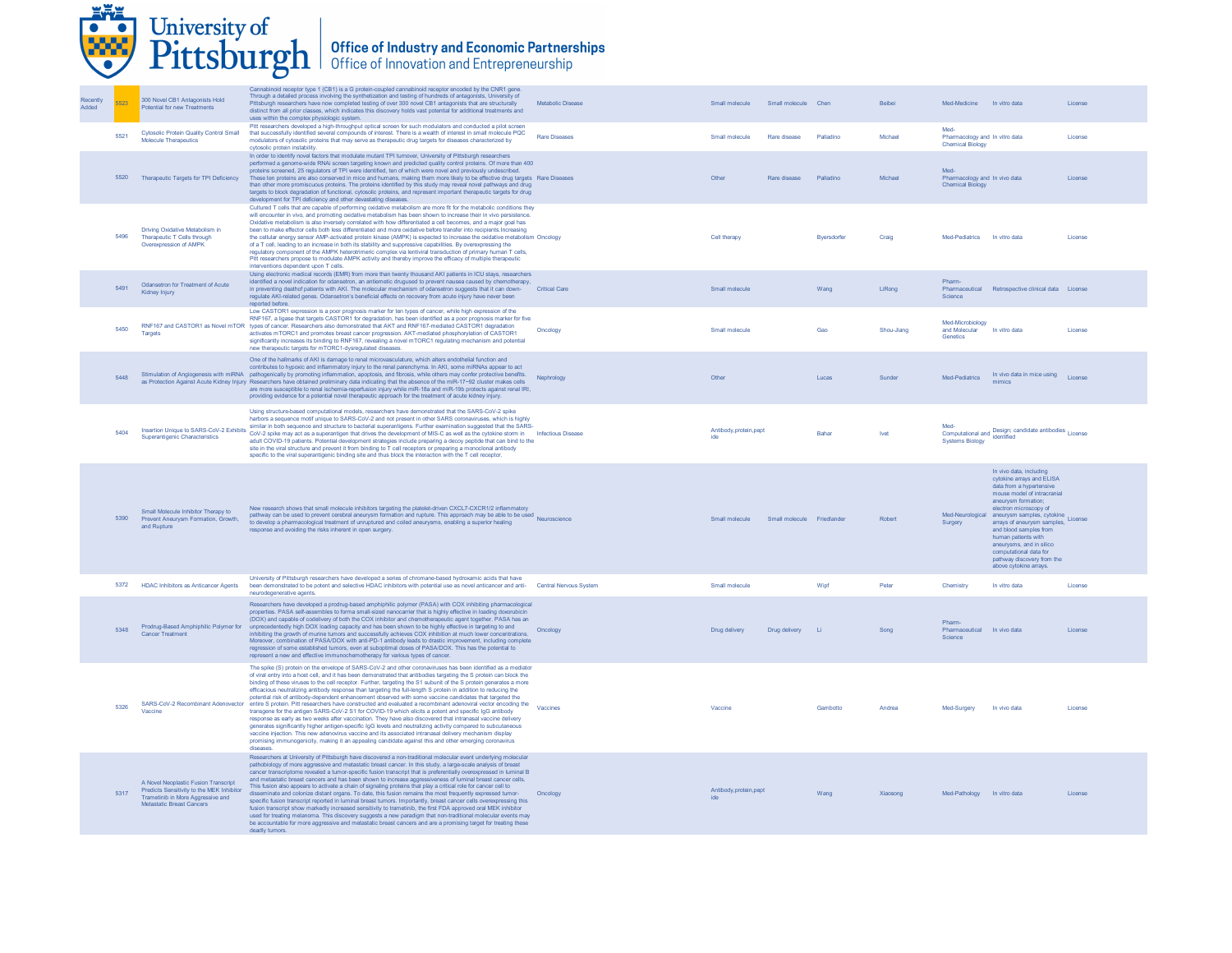# **EAL** University of<br>Pittsburgh | Office of Industry and Economic Partnerships<br>Office of Innovation and Entrepreneurship

|                   |      | 5298 ImmunoPET Imaging of CD107a                                                                                       | A promising option to improve diagnostic imaging is immunoPET, which combines the high sensitivity and<br>quantitative capabilities of positron emission tomography (PET) with the specificity and selectivity of monoclonal<br>antibodies (mAb) against a given tumor cell surface marker. Targeting the cell surface marker CD107a, a marker<br>of CD8+ T-cell degranulation and natural killer (NK) cell functional activity, with immunoPET probes can quantify<br>the extent of T-cell mediated cytotoxic action, which directly correlates to immunotherapy. This technique serves Oncology<br>as a novel diagnostic, a means of measuring immunotherapeutic response to treatment, and a non-invasive<br>therapy. ImmunoPET imaging with CD107a mAbs represents a move away from a one-medicine-fits-all trial-and-<br>error approach to treating cancer to offering the right treatment, for the right patient, at the right time, providing a<br>more targeted, personalized, and efficient therapy.                                                                                                                                                                                                                       |                           |                     | Molecular diagnostic                              | Edwards  | Wilson   | Med-Radiology In vivo data                                          |                                                                                                                                                      | License       |
|-------------------|------|------------------------------------------------------------------------------------------------------------------------|-------------------------------------------------------------------------------------------------------------------------------------------------------------------------------------------------------------------------------------------------------------------------------------------------------------------------------------------------------------------------------------------------------------------------------------------------------------------------------------------------------------------------------------------------------------------------------------------------------------------------------------------------------------------------------------------------------------------------------------------------------------------------------------------------------------------------------------------------------------------------------------------------------------------------------------------------------------------------------------------------------------------------------------------------------------------------------------------------------------------------------------------------------------------------------------------------------------------------------------|---------------------------|---------------------|---------------------------------------------------|----------|----------|---------------------------------------------------------------------|------------------------------------------------------------------------------------------------------------------------------------------------------|---------------|
|                   | 5290 | Profilin1-actin interaction inhibitor as a<br>Novel Anti-Angiogenic Compound                                           | Profilin1-actin interaction is critical for actin-driven biological processes; specifically, angiogenesis, which drives<br>ccRCC in addition to other pathologies including proliferative diabetic retinopathy, wet age-related macular<br>degeneration, and other types of cancer. Targeting Profilin1 instead of VEGF is an alternative strategy to treating<br>these diseases without developing the spontaneous or acquired resistance seen in anti-VEGF approaches. Pro<br>of-concept studies have demonstrated that inhibiting the Profilin1-actin interaction reduces proliferation and<br>migration of RCC tumor cells and may also prove useful as a prognostic biomarker.                                                                                                                                                                                                                                                                                                                                                                                                                                                                                                                                                 |                           |                     | Small molecule                                    | Roy      | Partha   | Bioengineering                                                      | In vivo data: SAR studies of<br>commercially available License<br>structural analogs underway                                                        |               |
|                   |      | A New Therapeutic and Diagnostic Target<br>for SARS-CoV-2 and COVID-19                                                 | Prior research in a University of Pittsburgh laboratory had focused on investigating the pathobiology of endothelial<br>cell nuclear receptor coactivator 7 (NCOA7). NCOA7 has been shown to regulate immunoactivation of the<br>endothelium and subsequent leukocyte adhesion, leading to presumable viral infiltration. NCOA7 accomplishes<br>this by altering lysosomal acidification, a process that has been independently found to affect entry of other<br>enveloped viruses such as the similarly-structured influenza virus. Researchers have also identified an allele-<br>specific mechanism that may influence NCOA7 expression and cellular susceptibility to infection. This invention Infectious Disease<br>includes the development of small molecules, gene therapy systems, RNAi-based systems, or the use of certain<br>inhibitors to control NCOA7 expression to prevent or improve infection in addition to the use of NCOA7 SNP<br>genotyping as a means of individual risk of infection and disease severity in order to prevent infection or<br>complications. NCOA7 may prove to be immediately relevant for development of new drugs and repurposing of<br>old drugs for therapies for this new pandemic. |                           |                     | Other                                             | Chan     | Stephen  | Med-Medicine                                                        | In vitro testing of predicted<br>compounds in cultured<br>human cells                                                                                | License       |
|                   | 5259 | Human Monoclonal Antibodies against<br>SARS-CoV-2                                                                      | Pitt researchers have developed neutralizing human mAbs that specifically target the SARS-CoV-2 RBD using<br>large phage displayed antibody libraries for use in preventing and treating SARS-CoV-2. Two high-affinity binders<br>narge phase unprevent antibody mounted on the community with the receptor. One other high-affinity binder did not Infectious Disease<br>compete significantly with ACE2, but could induce antibody-dependent cellular cytotoxicity (ADCC), killing<br>infected cells. To our knowledge, these were the first human mAbs that can bind to the RBD and neutralize the<br>virus.                                                                                                                                                                                                                                                                                                                                                                                                                                                                                                                                                                                                                     |                           |                     | Antibody, protein, pept Antibody<br>ide           | Dimitrov | Dimiter  | Med-Medicine                                                        | In vitro data                                                                                                                                        | License       |
|                   | 5236 | Substituted Indoles with Activity to Treat<br><b>Acute Kidney Injury</b>                                               | Using a proliferation-based phenotypic assay in zebrafish, researchers have discovered a class of compounds<br>which selectively inhibit HDAC and enhances recovery from acute kidney injury when given days after the initial Nephrology<br>iniurv                                                                                                                                                                                                                                                                                                                                                                                                                                                                                                                                                                                                                                                                                                                                                                                                                                                                                                                                                                                 |                           |                     | Small molecule                                    | Huryn    | Donna    | Pharm-<br>Pharmaceutical<br>Science                                 | In vivo data in zebrafish                                                                                                                            | License       |
|                   | 5224 | RNA-and DNA-Based Assays for<br>Predicting Paclitaxel Resistance in Triple<br><b>Negative Breast Cancer</b>            | While the complexity of genomic rearrangements in this cancer has obscured the role that gene fusions play in<br>the pathology of TNBC, researchers at the University of Pittsburgh identified 99 recurrent gene fusions, 57% of<br>which are cryptic adjacent gene rearrangements (AGRs). The most frequently occurring AGRs were<br>preferentially found in the more aggressive forms of breast cancers that lacked well-defined genetic targets; one<br>was found exclusively in TNBC and TNBC tumors with this fusion gene exhibited aggressive histopathological<br>features such as gross necrosis and high tumor grade. This fusion gene was also shown to endow resistance to<br>paclitaxel treatment. RNA- and DNA-based assays for this gene fusion can be used to predict paclitaxel<br>resistance in triple negative breast cancer and allow treatment providers to quickly pivot to alternative treatment<br>options, sparing the patient from the unnecessary and unpleasant side effects of chemotherapy, in addition to<br>serving as a target for novel therapeutics.                                                                                                                                              | Oncology                  |                     | Other diagnostic                                  | Wang     | Xiaosong | Med-Pathology In vitro data                                         |                                                                                                                                                      | License       |
| Recently<br>Added | 5214 | Cationic Peptides for Treatment of Drug-<br>Resistant Cancer and Infections                                            | Peptide studies to date are incremental and tailored to a single best peptide. With this new technology,<br>researchers designed a rational framework for engineering a class of cationic peptides with the property to<br>overcome MDR bacteria-related infections. This means the invention can yield dozens of therapeutics, which<br>display in vivo efficacy. The technology transcends the discovery of a particular drug and encompasses a class of<br>compounds that is iterative.                                                                                                                                                                                                                                                                                                                                                                                                                                                                                                                                                                                                                                                                                                                                          | <b>Infectious Disease</b> | Oncology            | Antibody,protein,pept Biologic;Peptide Deslouches |          | Berthony | <b>GSPH-</b><br>Environmental/Oc In vitro data<br>cupational Health |                                                                                                                                                      | License       |
|                   | 5144 | Software for De-Identifying Medical<br><b>Narrative Documents</b>                                                      | De-ID is just such a system: inputting an ascii file containing free-text medical reportsyieldsa file that contains a<br>de-identified version of the report. De-ID is used at the University of Pittsburgh and other research universities<br>across the country to remove identifying information such as patient name, address, or relevant dates. Recent<br>additions to the software have improved functionality by allowing for batch processing of files, allowing the<br>program to be called by another, and improved heuristics for finding and removing the protected health<br>information. Additional user-controlled features, such as customizing the amount, direction, and units of date<br>offset, have improved usability for researchers. De-ID represents a simple, effective way to anonymize enormous<br>sets of patient data, guarantee HIPAA compliance, and protect patients' privacy.                                                                                                                                                                                                                                                                                                                    | Other                     |                     |                                                   | Saul     | Melissa  | Med-Medicine Software                                               |                                                                                                                                                      | License:NewCo |
|                   | 5099 | Trabecular Meshwork Stem Cell<br>Secretome for Treatment of Glaucoma                                                   | The secretome derived from trabecular meshwork stem cells (TMSCs) has been found to reduce IOP in two<br>glaucoma mouse models of steroid-induced and inherited glaucoma. Treatment with secretomeby periodular<br>injectionleadsto dramatic IOP reduction to a normal range for up to two months, as well as improved retina<br>function similar to normal animals. Secretome reduced fibrosis in wounded TM cells, increased TM cells/wound<br>healing capacity, and protected retinal ganglion cell from death. The safety evaluation did not indicate any side<br>effects with secretome treatment.                                                                                                                                                                                                                                                                                                                                                                                                                                                                                                                                                                                                                             | Ophthalmology             |                     | Cell therapy                                      | Du       | Yigin    | Med-<br>Ophthalmology                                               | In vitro and in vivo data:<br>xenograft experiments have License<br>been completed with very<br>promising results                                    |               |
|                   | 5084 | Lung-Targeting Peptide to Deliver<br>Lung                                                                              | Building on previously synthesized cell-penetrating peptides, researchers at the University of Pittsburgh<br>developed two new peptidesthat displayed up to five timesgreater transduction activity compared to its<br>predecessorsin vitro. Interestingly, thesepeptides showrobust uptake in lung tissue and epithelial cells lining the<br>alveoli far in excess of the heart-the expected target-and in excess of any uptake of the original peptide.<br>Diagnostic and Therapeutic Targets to the Delivered via injection, thesecell-penetrating peptides havepreviouslydemonstrated their capacity to act as<br>vectors for delivery of genes, siRNA, anti-sense oligonucleotides, peptides, proteins, nanoparticles, viral particles,<br>and radioisotopes. These novel synthetic peptides presenta wealth of new opportunities for drug delivery to<br>thelungs via peripheral injection, sidestepping the mechanical and immunological barriers that have thus far<br>prevented efficient pulmonary drug administration.                                                                                                                                                                                                   | Respiratory               | Platform Technology | Drug delivery                                     | Zahid    | Maliha   | Med-<br>Developmental<br>Biology                                    | In vivo data using a<br>chemical model of COPD                                                                                                       | License       |
|                   | 5075 | Upregulation of NMDA Receptor Function<br>by a GluN2A/ZnT1-directed Peptide                                            | Researchers designed a cell and blood-brain-barrier permeable peptide termed TAT-N2AZ aimed at disrupting<br>the ZnT1-GluN2A interaction. They observed that in the presence of the peptide, but not a control scramble,<br>NMDA receptor activation was enhanced by decreasing the inhibitory actions of synaptically-released zinc. This Neuroscience<br>is the first tool developed to enhance NMDA receptor function via a previous undescribed mechanism and may<br>be useful in the treatment of disorders associated with NMDA receptor hypofunction, such as schizophrenia.                                                                                                                                                                                                                                                                                                                                                                                                                                                                                                                                                                                                                                                 |                           |                     | Antibody, protein, pep<br>ide                     | Aizenman | Elias    | Med-Neurobiology In vitro data                                      |                                                                                                                                                      | License       |
|                   | 5071 | <b>Oncolytic Vaccinia Virus Delivering</b><br>Tethered IL-12 Enhances Antitumor<br><b>Effects with Improved Safety</b> | Pitt researchers constructed an oncolytic vaccinia virus that encodes membrane-tethered IL-12 and tested if it<br>could turn a cold turnor into hot turnor while avoiding the systemic toxicity of IL-12. Virus-delivered IL-12 was<br>shown to have greatly reduced toxicity, while retaining its potent capability of eliciting an antitumor immune<br>response. The treatment facilitated the transformation of a cold tumor to a hot tumor and improved survival.<br>Combined with PD-1 blockade, it induced potent antitumor effects in multiple tumor models. Impressive trials in<br>mice suggest immediate translatability to clinical settings.                                                                                                                                                                                                                                                                                                                                                                                                                                                                                                                                                                            | Oncology                  |                     | Drug delivery<br>Immuno-oncology Bartlett         |          | David    | Med-Surgery                                                         | In vivo data                                                                                                                                         | License       |
|                   | 5061 | Peripheral Nerve Agonists to Suppress<br>Inflammation                                                                  | Based on a discovery that neurons that promote painful sensations and also drive inflammation in the skin,<br>researchers at the University of Pittsburgh determined that a specific subset of neurons that innervate the<br>epidermis as well as the intestine are required to suppress the activation of inflammation-causing mast cells. This<br>unique group of neurons express a protein which, when treated with its corresponding small-motecule agonist, Other<br>suppresses cutaneous mast cell function. This discovery indicates that small-molecule agonists of this neuron<br>type could be used to suppress mast cell activation without inducing global immune suppression, fulfilling an as-<br>yet unmet therapeutic need                                                                                                                                                                                                                                                                                                                                                                                                                                                                                          |                           |                     | Small molecule                                    | Kaplan   | Daniel   |                                                                     | In vivo data including in<br>mouse models of human<br>Med-Dermatology rosacea, atopic dermatitis,<br>general dermatitis, urticaria,<br>and psoriasis | License       |
|                   | 5010 | A Novel Therapeutic Target and Clinical<br>Marker for Pulmonary Arterial<br>Hypertension                               | SCUBE1 gene has been shown to modulate pulmonary endothelial angiogenic potential, proliferation, and<br>apoptosis. In PAH animal models and patients, SCUBE1 levels are decreased and negatively correlate with<br>disease severity and progression, indicating its potential usefulness as a therapeutic target. By modulating<br>pathogenic endothelial dysfunction and serving as a circulatory plasma marker for diagnosis of PAH, SCUBE1<br>could prove incredibly useful as a therapeutic target and for monitoring severity and progression of the disease                                                                                                                                                                                                                                                                                                                                                                                                                                                                                                                                                                                                                                                                  | Respiratory               |                     | Other                                             | Chan     | Stephen  | Med-Medicine In vivo data                                           |                                                                                                                                                      | License       |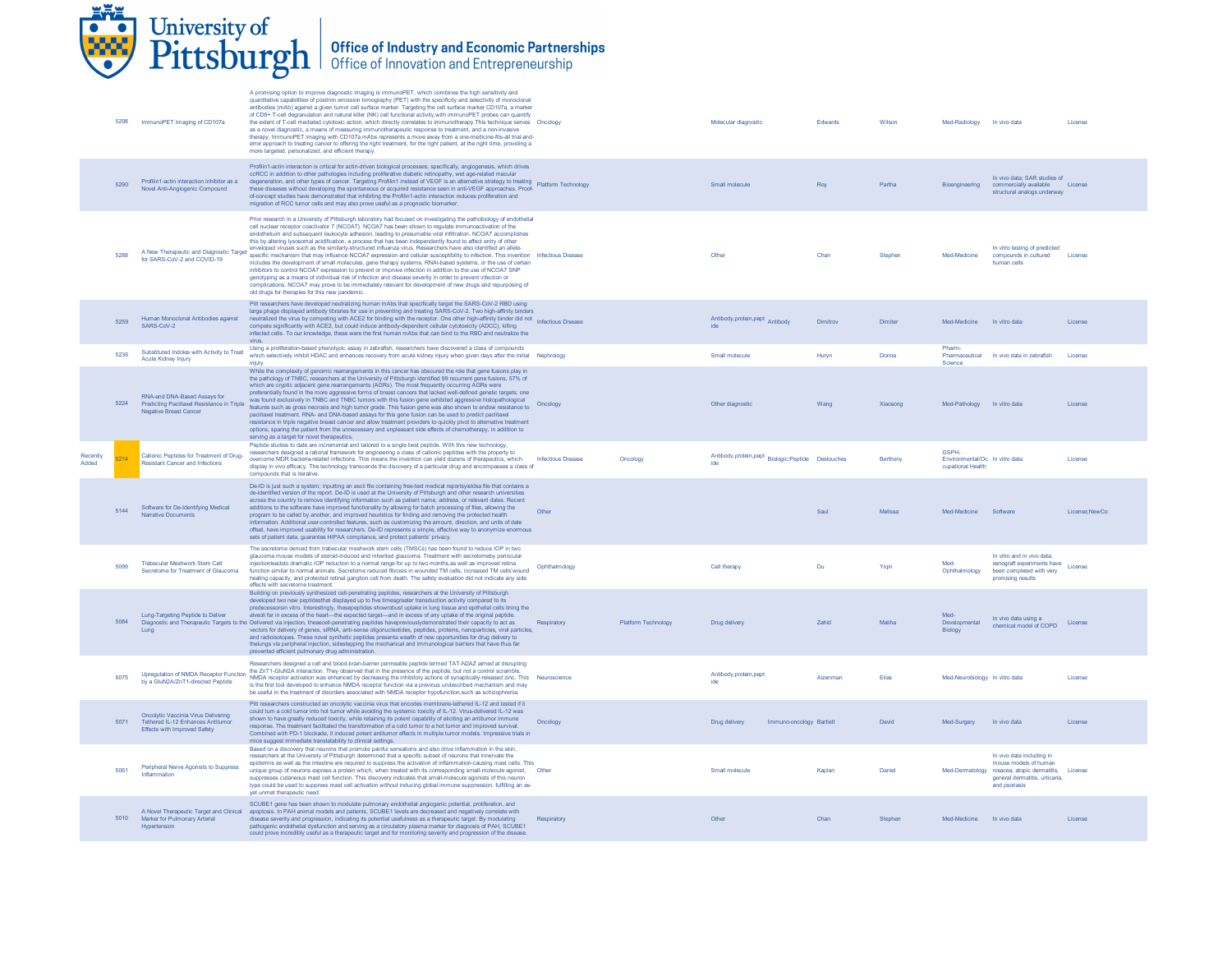

|                   | 4989 | T Cell Receptors Targeting Mutations in<br><b>RNA Splicing Factors</b>                                                            | Pitt researchers isolated genes encoding two unique T cell receptors (TCRs) capable of recognizing peptide<br>epitopes from a mutated RNA splicing factor commonly found in uveal melanoma, chronic lymphocytic leukemia<br>myelodysplastic syndromes, and breast cancer. When these genes were introduced into a donor T cell, mutation<br>myelodysplastic syndromes, and breast cancer. When these genes were introduced into a donor T cell, mutation<br>reactivity was conferred without eliciting reactivity against the non-mutated form of the protein. Cancer patients<br>with similar mutations stand to benefit greatly from personalized immunotherapy focused on genetically<br>engineering human T cells with TCRs targeted to this mutated RNA splicing factor.                                                                                                                                                                                                                                 |                      |                                    | Immuno-oncology Kammula                         |              | Udai          | Med-Surgery                                   | In vitro data                                                                                                                                                                                                                                                                          | License        |
|-------------------|------|-----------------------------------------------------------------------------------------------------------------------------------|---------------------------------------------------------------------------------------------------------------------------------------------------------------------------------------------------------------------------------------------------------------------------------------------------------------------------------------------------------------------------------------------------------------------------------------------------------------------------------------------------------------------------------------------------------------------------------------------------------------------------------------------------------------------------------------------------------------------------------------------------------------------------------------------------------------------------------------------------------------------------------------------------------------------------------------------------------------------------------------------------------------|----------------------|------------------------------------|-------------------------------------------------|--------------|---------------|-----------------------------------------------|----------------------------------------------------------------------------------------------------------------------------------------------------------------------------------------------------------------------------------------------------------------------------------------|----------------|
|                   | 4988 | T Cell Receptors Targeting Defective<br><b>DNA Repair Proteins</b>                                                                | Pitt researchers have isolated genes encoding two unique T cell receptors (TCRs) capable of recognizing peptide<br>epitcoes from mutated proteins found in many cancers. When introduced into a donor T cell, these genes<br>conferred their respective mutation reactivity without conferring reactivity against nonmutated forms of the<br>proteins. Cancer patients with similar mutations in their DNA repair proteins may benefit from genetic<br>engineering of human T cells to express the unique TCRs, making it an attractive new targeted immunotherapy<br>ontion                                                                                                                                                                                                                                                                                                                                                                                                                                  | Oncology             |                                    | Immuno-oncology Kammula                         |              | Udai          | Med-Surgery                                   | In vitro data                                                                                                                                                                                                                                                                          | License        |
|                   | 4976 | <b>Championing Hearing Using Accessible</b><br>Medication Experts at the Pharmacy<br>Counter: CHAMP Online Certificate<br>Program | CHAMP is a self-paced online learning program run on the CANVAS Learning Management System (LMS)<br>platform via the University of Pittsburgh Center for Teaching and Learning. The contents are covered in 10<br>modules for a total of 4 hours of accredited pharmacy continuing education. The competencies addressed in the<br>modules were determined by a panel of experts representing national organizations of pharmacists, audiologists,<br>and people with hearing loss, as well as OTC hearing device manufacturers. CHAMP provides pharmacist<br>education about hearing loss and hearing aids with a focus on patients versus products.                                                                                                                                                                                                                                                                                                                                                         | Otolaryngology       | Other                              |                                                 | Berenbrok    | Lucas         | Pharm-Pharmacy<br>& Therapeutics              | Consulted with over 40<br>individuals in customer<br>discovery, including<br>pharmacists, people with<br>hearing loss, hearing aid<br>users, OTC hearing aid<br>manufacturers, and<br>audiologists; landing page<br>has been designed and<br>learning content is under<br>development. | NewCo          |
|                   |      | 4942 Patient Experience Navigator (PENY)                                                                                          | Our solution is PENY, a patient experience navigator for real-time patient experience analytics. PENY is an app<br>that the patient uses to rate and review all aspects of their experience during the hospital stay. It collects more<br>detailed information than HCAHPS, aggregating information regarding pain, mood, boredom, food, environment, healthcare professionals, and treatment. Additionally, the app can be modified or gamified to appeal to and<br>receive feedback from children. The application analyzes the data in real time, providing immediate feedback that Other<br>allows healthcare providers to implement changes that lead to better patient outcomes, especially for those with<br>chronic conditions that are in the hospital for an extended duration. Enacting these data-driven changes will also<br>lead to improvements in hospital ratings and an increase in hospital reimbursement.                                                                                 |                      |                                    | Healthcare IT Roy                               |              | Eva           | Medicine                                      | Med-Critical Care App development and pilot License; New Co<br>study                                                                                                                                                                                                                   |                |
|                   |      | Thromboembolism                                                                                                                   | Our product is an electronic health record (EHR)-embedded CDSS that uses existing patient data in real-time to<br>recommend individualized thromboprophylaxis measures based on the most up-to-date assessment of a patient's<br>risk. Unlike other risk assessment instruments, our tool will predict time and type of VTE (i.e., deep vein<br>SToPVTE: Screening to Prevent Venous thrombosis or pulmonary embolus) and generate recommendations for the dose, duration, and type of<br>prophylaxis. In contrast to existing CDSS applications, our product will be compatible with multiple EHR<br>platforms, use patient data in real-time, and automate the decision-making process for prophylaxis. Finally,<br>SToPVTE is a sustainable solution: it captures outcome data for ongoing improvement of risk calculation and<br>interventions to save lives.                                                                                                                                             | Hematology           | Other                              | Machine learning Neal                           |              | Matthew       | Med-Surgery                                   | Preliminary data has<br>provided validation of<br>concept. Development of<br>machine learning algorithm<br>is underway in a partnership License; NewCo<br>with UPMC Clinical<br>Analytics and University of<br>Pittsburgh Department of<br><b>Biomedical Informatics.</b>              |                |
|                   | 4854 |                                                                                                                                   | Researchers at the University of Pittsburgh have invented a novel vascular stent with inherent antiplatelet<br>capabilities, which therefore requires no antiplatelet therapy after implantation. Ticagrelor, an anticoagulant<br>Novel Ticagrelor Coated Coronary Stent frequently used in systemic antiplatelet therapy, is tethered to the surface of the stainless-steel stent using a<br>Using a Self-Assembled Monolayer Linker chemical linkage with self-assembled monolayers, which prevents disaggregation of ticagretor from the stent.<br>System Systemic antiplatelet therapy<br>and has the additional benefit of preventing blood-metal contact. This stent has been tested in rabbit implant<br>studies and demonstrated 100% patency of the stent after 35 days with no systemic antiplatelet therapy.                                                                                                                                                                                       | Cardiovascular       | Medical Device                     |                                                 | Pacella      | .lohn         | Med-Medicine in vivo data                     |                                                                                                                                                                                                                                                                                        | License        |
| Recently<br>Added | 778  | Thinking in Speech: Developing<br>Independent Problem-Solving and<br>Emotional Self-Regulation in Children<br>with Autism         | The "voice in our head" is how we think; using this inner voice is how we solve problems and is foundational for<br>effective self-regulation. Children with autism struggle with this. With Thinking in Speech, therapists help<br>children with autism to recognize pre-cursors to feelings of stress when faced with a problem, learn, practice, and<br>apply new problem-solving strategies in situations that create stress, and verbalize the strategy - first to the<br>therapist, but eventually to themselves! Over time, the child becomes the "boss of my brain" and can solve<br>problems and cope in stressful situations without help from parents, teachers, or caregivers. Thinking in Speech<br>is grounded in research in neuro-cognitive development, brain imaging, and traumatic brain disorders.                                                                                                                                                                                        | Other                | Other                              | Autism spectrum Nathan                          |              | <b>Janice</b> | SHRS-Commu<br>Science &<br><b>Disorders</b>   | Methodologies involved in<br>Thinking in Speech have<br>been developed through<br>professional practice with<br>clients of varied ages and<br>economic and racial<br>backgrounds; process<br>pending formalization                                                                     | License:NewCo  |
|                   | 4771 | Diagnostic for Preventing Necrotizing<br>Enterocolitis (NEC)                                                                      | Bacteria that escapesbinding by maternal antibodies such as IgA has been associated with later development of<br>NEC. We have developed a bacterial array which allows for determination of the anti-bacterial repertoire-the<br>number of different bacteriathat can be bound--of any given breast milk sample. The breadth of IgA specificity for<br>these bacteria as determined by the array will indicate which milk samples are the most effective at preventing Pediatrics/Neonatology<br>NEC, and will allow NICU doctors and donor milk banks to target milk samples to the most at-risk infants. The<br>array is both customizable to customer needs and fast to run with a 24 hour turn-around time. The array can also<br>be repurposed to combat other infant health risks, such as bacteremia and viremia.                                                                                                                                                                                      |                      | Other                              |                                                 | Hand         | Timothy       | Med-Pediatrics                                | Device designed<br>Proof of principle in place<br>Post-hoc clinical trial<br>pending                                                                                                                                                                                                   | License:NewCo  |
| Recently<br>Added | 1735 | One-step Gene Therapy for Duchenne<br>Muscular Dystrophy                                                                          | The investigators designed a novel dual-cassette adeno-associated viral (AAV) vector therapy that combines<br>gene therapies to recover dystrophin function, specifically targeting and reducing inflammatory responses<br>associated with DMD. These vectors have been tested in mouse models of DMD. After a single dose, robust<br>dystrophin expression was observed in both the cardiac and skeletal muscle of treated mice, in addition to<br>reduced inflammation. The single-cassette with dystrophin gene replacement alone was not effective in reducing<br>inflammation, indicating that this is the only DMD gene therapy that targets an inflammatory pathway in DMD<br>that plays a key role in disease progression but while promoting dystrophin expression.                                                                                                                                                                                                                                  | <b>Rare Diseases</b> | <b>Gene Therapy</b>                |                                                 | Wang         | Bing          | Med-Medicine                                  | Prototype, in vivo data<br>collected                                                                                                                                                                                                                                                   | License        |
| Recently<br>Added | 4729 | Small Molecules Maintaining NMNAT2<br><b>Levels Prevent Degradation</b>                                                           | Pitt researchers have undertaken a program to develop small molecules that augment NMNAT2 levels in the<br>setting of neuronal injury. These approaches center on inhibiting Phr1 (MYCBP2), the E3 ubiquitin ligase that<br>normally targets NMNAT2 for proteasomal degradation. During this process, small molecule inhibitors of<br>Phr1/MYCBP2 will be identified, modified, refined and tested in relevant cell and animal models. While previous<br>studies have sought to understand the molecular basis of Wallerian degeneration (WD), Pitt researchers have<br>developed a first in class compound that holds the potential to prevent NMNAT2 degradation.                                                                                                                                                                                                                                                                                                                                           | Neuroscience         | Small molecule Small molecule Chen |                                                 |              | <b>Beibei</b> | Med-Medicine In vitro data                    |                                                                                                                                                                                                                                                                                        | License        |
|                   | 4712 | CyteSolutionsLens: Drug-Eluting Contact<br>Lens Technology                                                                        | Developed at the McGowan Institute for Regenerative Medicine in conjunction with clinical experts from the<br>University of Pittsburgh Medical Center's Eye & Ear Institute, the CyteSolutions Lens is a soft lens-based therapy<br>and features use of a low-dose, sustained, locally releasing drug, providing convenient application with a familiar<br>modality and long-term relief of symptoms. The CyteSolutions Lens releases a drug targeting a novel underlying<br>pathway of dry eye inflammation not previously targeted in currently available therapies. Unlike competitors such Ophthalmology<br>as Restasis®, Cequa™, Xiidra®, and over the counter tear substitute eye drops, our therapy can be applied<br>infrequently and overnight, with potential to provide days-long relief. Laboratory in-vitro tests have also shown<br>ability of the CyteSolutions Lens to release the active ingredient for days, reducing frequency of treatment and<br>creating longer lasting symptom relief. |                      | Drug delivery                      |                                                 | <b>Nolfi</b> | Alexis        | Bioengineering In vivo data                   |                                                                                                                                                                                                                                                                                        | License: NewCo |
| Recently<br>Added | 4673 | <b>BRITE Mobile App and Database</b>                                                                                              | BRITE is an app-supported inpatient intervention that could help to protect the patient from recurrent suicidal<br>behavior during a high-risk period while the outpatient therapist is initiating treatment. BRITE has emotion<br>regulation strategies that youth are encouraged to practice at least once daily. These strategies are supported by Other<br>images, music, videos and text chosen by the patient as helpful for coping with suicidal urges.                                                                                                                                                                                                                                                                                                                                                                                                                                                                                                                                                |                      | Other                              | Digital<br>therapeutic: Health Brent<br>care IT |              | David         | Med-Psychiatry Prototype                      |                                                                                                                                                                                                                                                                                        | License        |
|                   |      | 4623 PDLIM2 Therapy for Cancer                                                                                                    | PDLIM2 is a protein that acts as a tumor suppressor and whose expression is often repressed in various cancers.<br>Repression of PDLIM2 is linked to cancer development, progression, metastasis, and therapy resistance,<br>including complete resistance to anti-PD-1 therapy and epigenetic drugs. University researchers have developed<br>several clinically feasible methods to restore PDLIM2 expression and/or function in tumor and tumor-associated<br>cells, which promotes antitumor activity and synergizes with anti-PD-1 therapy. In combination with<br>chemotherapy and anti-PD-1 therapy, restoration of PDLIM2 has demonstrated complete remission of most<br>animals with lung tumors, establishing a new foundation for PDLIM2-based combination therapies for cancer<br>treatment. Additionally, PDLIM2 expression and function in tumor cells and tumor associated cells can be used<br>as a marker to assess cancer risk, diagnosis, prognosis and treatment response                 | Oncology             | Antibody, protein, pept<br>Protein |                                                 | Qu           | Zhaoxia       | Med-Microbiology<br>and Molecular<br>Genetics | In vivo data                                                                                                                                                                                                                                                                           | License        |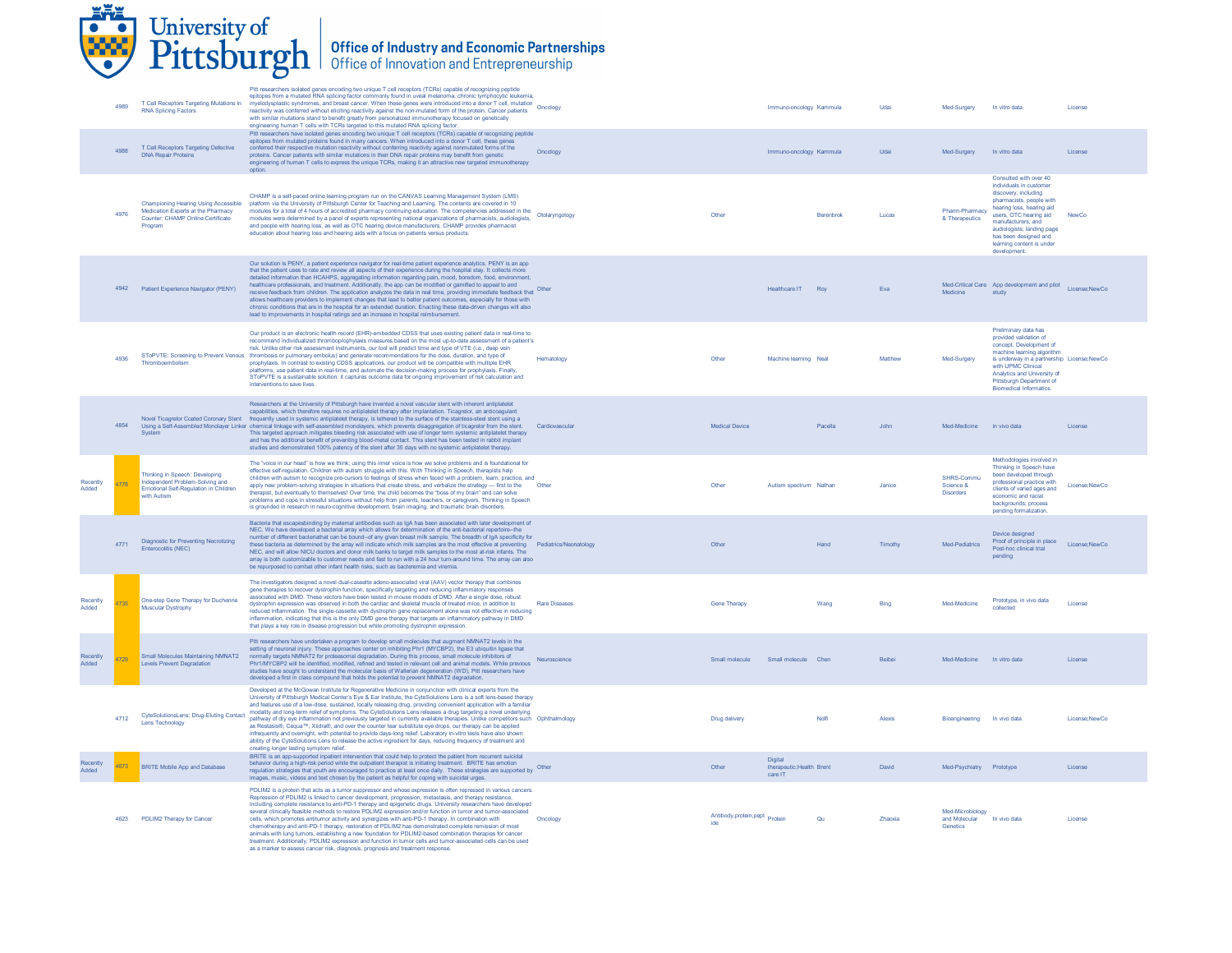|                   |      | University of<br>Pittsburgh                                                                             |                                                                                                                                                                                                                                                                         | <b>Office of Industry and Economic Partnerships</b><br>Office of Innovation and Entrepreneurship                                                                                                                                                                                                                                                                                                                                                                                                                                                                                                                                                                                                                                                                                                                                                                                                                                                                                                                                                                                                                                                                                                                                                                      |                 |              |                                                 |            |           |                                                   |                                                                                                                      |               |
|-------------------|------|---------------------------------------------------------------------------------------------------------|-------------------------------------------------------------------------------------------------------------------------------------------------------------------------------------------------------------------------------------------------------------------------|-----------------------------------------------------------------------------------------------------------------------------------------------------------------------------------------------------------------------------------------------------------------------------------------------------------------------------------------------------------------------------------------------------------------------------------------------------------------------------------------------------------------------------------------------------------------------------------------------------------------------------------------------------------------------------------------------------------------------------------------------------------------------------------------------------------------------------------------------------------------------------------------------------------------------------------------------------------------------------------------------------------------------------------------------------------------------------------------------------------------------------------------------------------------------------------------------------------------------------------------------------------------------|-----------------|--------------|-------------------------------------------------|------------|-----------|---------------------------------------------------|----------------------------------------------------------------------------------------------------------------------|---------------|
|                   | 4566 | 36y for Cancer Therapy                                                                                  | cancer, and melanoma, direct injection of the armed virus led to superior antitumor effects                                                                                                                                                                             | Novel oncolytic vaccinia viruses were constructed to express the secreted form of IL-36y. The virus infects<br>Oncolytic Viruses Expressing Cytokine IL- cancer cells, induces oncolysis, and secretes the cytokine from the infected cancer cells. The addition of IL-36y<br>enhances the antitumor activities of the oncolytic viruses by promoting an adaptive T cell-mediated immune<br>response and stimulating the immunogenic tumor microenvironment. In models of colon cancer, pancreatic                                                                                                                                                                                                                                                                                                                                                                                                                                                                                                                                                                                                                                                                                                                                                                    | Oncology        |              | Drug delivery                                   | Guo        | Zonashena | Med-Microbiology<br>and Molecular<br>Genetics     | In vivo data                                                                                                         | License       |
|                   | 4518 | Targeting Highly Tumor-specific Long<br>Non-coding RNAs for Cancer Diagnosis,<br>Prognosis, and Therapy | Investigators at the University of Pittsburgh have identified a group of cancer-related IncRNAs as novel<br>samples and 24 breast cancer cell lines. By integrating the IncRNA profile with clinical outcome data,<br>therapeutic potential in treating breast cancer.  | biomarkers of cancer. In addition, they developed methods of detecting and inhibiting these molecules in cancer<br>cells. Researchers paired the detection of these IncRNAs with genetic and clinical data from 1,023 breast tumor<br>investigators have concluded that these IncRNAs are important players of tumorigenesis and clinical prognosis.<br>Among the 2,123 IncRNAs identified, one in particular appears to have higher expression in nine different cancer<br>types including breast cancer. Inhibition of these IncRNA in breast cancer cells led to cell death, suggesting                                                                                                                                                                                                                                                                                                                                                                                                                                                                                                                                                                                                                                                                            | Oncology        |              | Antisense, RNA                                  | Yang       | Da        | Pharm<br>Pharmaceutical In vitro data<br>Science  |                                                                                                                      | License       |
|                   | 4479 | Vital-Dent: A Revitalizing Root Canal<br>Solution                                                       | their teeth, and for practitioners wishing to distinguish their practice.                                                                                                                                                                                               | Vital-Dent <sup>™</sup> is a revitalizing root canal implant for RCT-treated teeth. It consists of a naturally-derived biomaterial<br>and achemotactic factor which promote migration of progenitor cells from the peri-apical space into the tooth,<br>stimulateangiogenesis and neurogenesis into the tooth, and fostera pro-remodeling immune response to facilitate<br>these. Similar to conventional RCT fillers, Vital-DentTMis inserted into the canal space, producing vital tissue in<br>the tooth canal that guards against bacterial invasion and tooth injury by restoring sensation, intra-pupal pressure,<br>and immune responsiveness. Compared to conventional RCT, Vital-DentTMwill reduce clinical time, number of<br>procedures, and total care cost. Vital-DentTMis an attractive alternate for younger patients seeking to maintain                                                                                                                                                                                                                                                                                                                                                                                                              | Dental          |              | Medical Device                                  | Taboas     | Juan      | Sciences                                          | Dent Med-Oral In vitro proof of concept,<br>and Craniofacial pilot in vivo test and<br>refinement of prototype       | License:NewCo |
|                   | 4461 | NKCC Inhibitors for Neuroprotection<br><b>Following a Stroke</b>                                        | deficitsin the weeks after the ischemic event. The mice receiving STS66 even lived longer.                                                                                                                                                                              | To overcome the limitations of bumetanide as a stroke treatment, researchers havedeveloped lipophilic and<br>uncharged bumetanide derivatives thatpenetrate theblood-brain barrier more easily. Changes to the structure of<br>the bumetanide molecule could also curb diuresis by conferring greater selectivity for NKCC1-which is<br>primarily expressed in the brain - over NKCC2 in the kidney. In a mouse model of stroke, one of the new<br>compounds, STS66, was more effective than bumetanide at reducing cell death, swelling, and neurological                                                                                                                                                                                                                                                                                                                                                                                                                                                                                                                                                                                                                                                                                                            | Neuroscience    |              | Small molecule                                  | Sun        | Dandan    | Med-Neurology In vivo data                        |                                                                                                                      | License       |
| Recently<br>Added | 4454 | Approaches to Counteract Age-related<br><b>Cognitive Decline</b>                                        | the specific therapeutic signals that drive Klotho anti-aging effects.                                                                                                                                                                                                  | Researchers at the University of Pittsburgh have discovered that certain exercise-induced circulating factors may<br>serve as useful biomarkers to detect the efficacy of a rehabilitation program to counteract age-related declines in<br>tissue and organ function. For instance, one can expect that different programs (e.g., aerobic exercise, resistance<br>exercise, yoga/mindfulness or health education) will have different effects on the structural and functional<br>cognitive outcomes in aged individuals. The early identification is advantageous, as it may allow clinicians to<br>determine early on whether a program is effective and enables the program to be tailored to the patient. The<br>same research group has also developed a novel technology-exosome engineering and transplantation-for<br>delivery of Klotho transcripts, messages to promote muscle and brain health. This important finding can reveal                                                                                                                                                                                                                                                                                                                         | Musculoskeletal | Neuroscience | Antibody, protein, pept Aging; Peptide Ambrosio |            | Fabrisia  | Med-Physical<br>Medicine &<br>Rehabilitation      | In vivo data                                                                                                         | License       |
|                   | 4453 | A Novel Multifunctional Drug Delivery<br>System for Chemo-Gene Combination<br>Therapy                   | improved anti-metastatic effect, synergistically enhanced the type I immune response and decreased<br>immunosuppressive cells in the lung.                                                                                                                              | The present invention is a novel micellar system composed of cationic amphiphilic polymers for co-delivery of<br>small molecule chemotherapy drugs and therapeutic genes. Researchers at the University of Pittsburgh have<br>developed novel polymeric carriers composed of PEG hydrophilic segments and cationic moieties. These<br>polymers have the ability to form micelles, which can effectively load hydrophobic drugs while simultaneously<br>forming complexes with nucleic acids. When co-loaded with a drug and plasmid DNA, these micelles are<br>observed to be significantly smaller and more stable than particles loaded with the drug alone. In this system,<br>the multivalent charge-charge interactions between the cationic polymer and plasmid DNA serve as a simple<br>approach to cross-link the micelles, thus making these micelles more stable than free micelles or micelles loaded<br>with small molecule alone. As a working example, investigators developed a polymer for co-delivery of IL-36y<br>expression plasmid and doxorubicin (Dox) to lung metastasis of breast cancer. The use of this polymer resulted in<br>significantly higher gene transfection in both lungs and tumors compared to control and, in addition to this | Oncology        |              | Drug delivery<br>Drug delivery                  | - Li       | Song      | Pharm-<br>Pharmaceutical In vivo, mice<br>Science |                                                                                                                      | License       |
| Recently<br>Added | 4368 | YouBiotic                                                                                               | probiotic, we intend to market it as a food supplement reducing carry-over costs and development time<br>much as 93% cost reduction in comparison to FDA regulated weight loss therapeutics                                                                             | YouBiotics are created from an individual's own bacteria which facilitates engraftment in the small intestine and<br>improves tolerance. Conventional probiotics can produce gastrointestinal discomfort and do not colonize the<br>intestines. We have tested YouBiotics in a set of rigorous metabolic cage experiments in mice. Our data<br>indicates that YouBiotics do not alter the animal's metabolism, and that the weight changes are not a result of<br>water loss, increased activity, or loss of lean mass. Taken together, YouBiotics act to scavenge dietary fats from<br>the intestines beforethey can enter the blood stream. In this way, dietary calories from fat can be significantly Other<br>reduced, facilitating reductions in fat mass and blood triglycerides with long-term use. Because YouBiotics is a<br>associated with FDA approval. Our current manufacturing cost estimates indicate that YouBiotics can be a low-<br>cost weight management therapy with a price point of ~\$99-\$199for a one-month supply, which represents as                                                                                                                                                                                                   |                 | Other        | Other                                           | Acharva    | Abhinav   | Chem/Petroleum<br>Engineering                     | Completed: in vivo<br>experimentation in small<br>animals In progress:<br>preclinical study in large<br>animal model | License:NewCo |
|                   | 4358 | Preserving Harvested Fat Between<br><b>Grafting Procedures</b>                                          | treatments with minimal additional costs after the original fat harvest and processing                                                                                                                                                                                  | The multi-functional vessel is a 10cc chamber with Luer Lock ports on both ends and a built-in filtration system.<br>After harvesting fat graft material, the vessel interfaces with the harvesting syringe for easy transfer. Then cryo-<br>protectant solution is added to the vessel and it storedin a hospital freezer. When necessary, thawing and<br>washing occurs in the same closed system of the storage vessel. Currently, onlyone tissue banking company that Plastics<br>offers off-site cryo-storage of adipose tissue grafts, andshipping the material back and forth is expensive and<br>complicates procedure scheduling. Because our system involves storing the tissue on-site, it enables multiple                                                                                                                                                                                                                                                                                                                                                                                                                                                                                                                                                |                 |              | <b>Medical Device</b>                           | Rubin      | Joseph    | Med-Plastic<br>Surgery                            | Prototype                                                                                                            | License:NewCo |
|                   | 4353 | Affinity-Enhanced Biotin-Binding CAR T<br>Cells: A Universal Cancer Treatment                           | our adaptable mSA2-CARTs had comparable potency to traditional CARs.                                                                                                                                                                                                    | With our system, patients would receive two treatments. The first is a biotin-tagged antibody that binds to tumor<br>cells. The second is CAR-Ts that react with the tagged antibodies on the tumor cells. By separating the tumor-<br>associated antigen from the CAR T cell, this system is much easier to adapt to changes in tumor antigen<br>expression, allowing for infusion of additional antibodies targeting new tumor antigens. Thisoffers the potential for<br>lower toxicity because the CAR T cell potency is directly controlled by the concentration of tagged antibody.<br>Furthermore, monomeric streptavidin 2 (mSA2) biotin-binding protein domain is engineered to have a25-fold<br>stronger affinityfor target cells compared to other biotin-binding CARs, leading to greater T cell activation and<br>antitumor response. When incubated together with target cells and various biotinylated tumor-specific antibodies,                                                                                                                                                                                                                                                                                                                       | Oncology        |              | Cell therapy                                    | Lohmueller | Jason     | Med-Immunology In vitro data                      |                                                                                                                      | License:NewCo |
|                   | 4279 | <b>Germline Transmission</b>                                                                            | and not the sperm or sperm producing cells. As a result, none of the treated males' progeny carried the<br>Gene Therapy for Male Infertility without transgene. In parallel, we devised a strategy for ex vivo gene editing (using CRISPR/Cas9) followed by<br>families | To establish the proof-in-principle for testicular somatic cell defects, we designed an adenovirus (Ad) vector to<br>introduce a therapeutic human androgen receptor (hAR) gene into an AR-deficient mouse model of human NOA<br>Ad-hAR injections restored spermatogenesis in 90 percent of seminiferous tubules in the testes. Histology in<br>these mice showed that Ad-hAR transfects only Sertoli cells - somatic cells that facilitate spermatogenesis-<br>transplantation of germline stem cells. In the case of homozygous recessive disease, we outline how this<br>approach can be deployed for germline gene therapy without germline transmission to progeny. For men faced<br>with one of the most intractable types of infertility, our gene therapy method offers a potential cure without the<br>ethical concerns of germline transmission. As societal concerns about germline gene editing evolve, the<br>technologies described here can be used to purposefully eliminate the world's most devastating diseases from                                                                                                                                                                                                                              | Urology         |              | Gene therapy                                    | Orwig      | Kyle      | Med-OB-Gyn &<br>Reproductive<br>Science           | In vivo data                                                                                                         | License       |
|                   | 4267 | Prognostic Test for Cancer                                                                              | tumor's tissue of origin, classify known tumors into subtypes, and stratify patients into high-andlow-risk<br>patients.                                                                                                                                                 | To identify and classify RP transcript patterns, we applied an advanced form of machine learning called T-<br>distributed stochastic neighbor embedding (T-SNE) that uses a variety of linear and non-linear relationships to<br>cluster data. When applied to human tissue data from the cancer genome atlas, this method was 93% accurate<br>at distinguishing between tissue types and more than 98% accurate at discriminating tumors from normal tissue.<br>Ribosomal Protein-Based Diagnostic and In at least ten different common tumors typesincluding hepatocellular carcinoma, kidney, brain and endometrial<br>cancer, the pattern of RP transcripts was also highly predictive of survival. Our proprietary T-SNE-based RP<br>transcript analysis program could form a clinically useful bioinformatics platform to accurately determine a<br>categories. This information will be useful for determining the most appropriate treatment plan for individual                                                                                                                                                                                                                                                                                              | Oncology        |              | Molecular diagnostic                            | Prochownik | Edward    | Med-Pediatrics Software                           |                                                                                                                      | License       |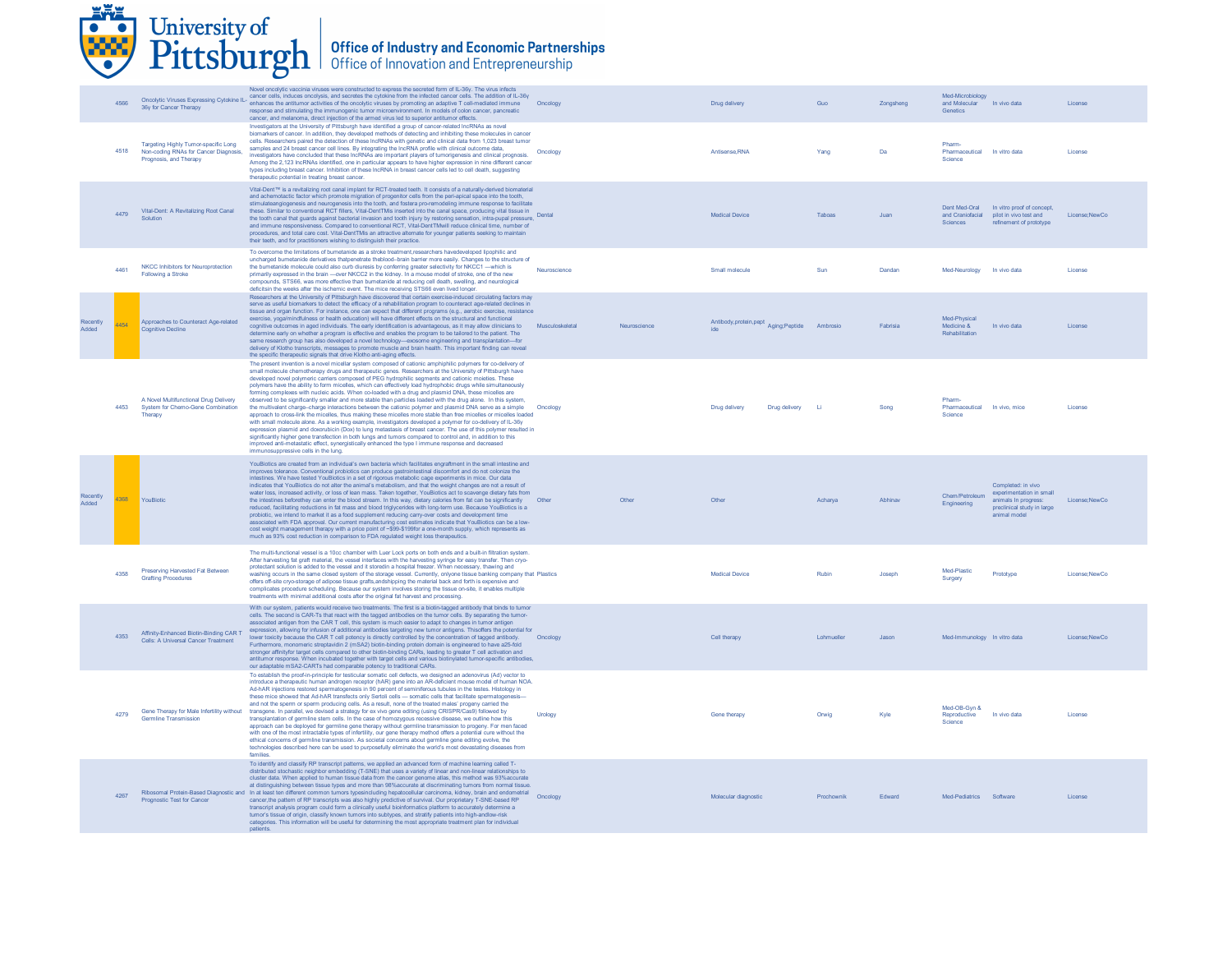

|                   | 4250 | Novel Glycine Receptor Modulators for<br>Analgesia                                              | Recognizing that glycine receptors are responsible for the analgesic effects of marijuana, we screened a library of<br>drug-like molecules for structural compatibility with the same glycine receptor binding site as THC. A<br>representative compound from this group - ZINC08 - was even more effective than THC at enhancing human<br>glycine receptor function in vitro. In mouse behavioral tests, ZINC08 reduced the effects of inflammatory pain and Central Nervous System<br>boosted the efficacy of a sub-therapeutic dose of morphine. Patients and prescribers could use ZINC08 and other<br>glycine receptor modulators in its class to reduce the necessary dose of opioids for pain management,<br>eliminating side effects such as dependence, tolerance, addiction, sedation, and nausea.                                                                                                                                                                                                                                                                                                                                                                                                                                                                                                                                                                                                                                    |                           | Small molecule                     | Xu                       | Yan       | Med-<br>and Perioperative behavioral data<br>Medicine | Anesthesiology In vitro and in vivo                                                                                                                                                                                                                                                                               | License       |
|-------------------|------|-------------------------------------------------------------------------------------------------|-------------------------------------------------------------------------------------------------------------------------------------------------------------------------------------------------------------------------------------------------------------------------------------------------------------------------------------------------------------------------------------------------------------------------------------------------------------------------------------------------------------------------------------------------------------------------------------------------------------------------------------------------------------------------------------------------------------------------------------------------------------------------------------------------------------------------------------------------------------------------------------------------------------------------------------------------------------------------------------------------------------------------------------------------------------------------------------------------------------------------------------------------------------------------------------------------------------------------------------------------------------------------------------------------------------------------------------------------------------------------------------------------------------------------------------------------|---------------------------|------------------------------------|--------------------------|-----------|-------------------------------------------------------|-------------------------------------------------------------------------------------------------------------------------------------------------------------------------------------------------------------------------------------------------------------------------------------------------------------------|---------------|
|                   | 4181 |                                                                                                 | By one theory of chronic pancreatitis, the exocrine pancreas, which produces digestive enzymes, creates a toxic<br>environment that then kills off the otherwise healthy insulin-producing islets of the endocrine pancreas. We<br>discovered that infusing pure ethanol into the pancreatic duct of a mouse leads to complete destruction of the<br>Chemical Pancreatectomy Using Ethanol problematic exocrine pancreas while leaving the endocrine pancreas intact. In a model of chronic pancreatitis,<br>ethanol infusion halted pancreatic islet destruction and improved insulin production. As opposed to a traditional<br>pancreatectomy, our method can be performed endoscopically for minimal invasiveness. Also, because ethanol<br>infusion spares the hormonal functions of the pancreas, our method could treat the painful and carcinogenic<br>aspects of pancreatitis while also reducing patients' risk of developing diabetes.                                                                                                                                                                                                                                                                                                                                                                                                                                                                                               | Endocrinology             | Other                              | Gittes                   | George    | Med-Surgery                                           | In vivo mouse data, in situ<br>primate surgical protocol                                                                                                                                                                                                                                                          | License       |
| Recently<br>Added | 1169 | <b>ThreadRite IV</b>                                                                            | ThreadRite is a modified standard catheter that immediately alerts clinicians to vein entry. Consisting of a<br>modified standard IV cather connected to a lightweight reusable detection unit, ThreadRite employs a guidewire<br>to help clinicians insert the IV properly on the initial attempt. Once in the vessel, the guidewire aids in catheter<br>advancement. ThreadRite has the potential to reduce patient pain and lower provider costs associated with this<br>incredibly common problem.                                                                                                                                                                                                                                                                                                                                                                                                                                                                                                                                                                                                                                                                                                                                                                                                                                                                                                                                          | Cardiovascular            | <b>Medical Device</b>              | Dezfuliar                | Camero    | Med-Critical Care<br>Medicine                         | The research has<br>progressed to testing of the<br>sensor in pigs, and the team<br>is planning an initial human<br>for the end of<br>2021/beginning of 2022. The License<br>team has also made good<br>progress on new designs of<br>the hardware that have been<br>tested through additional<br>user discovery. |               |
|                   | 4124 | Targeting Genetic Changes in IDH-<br>Mutant Gliomas with a Novel Use of an<br>FDA-Approved Drug | Our novel use of the drug works by reversing the immune-evasive properties of IDH-mutant gliomas. The<br>notherapeutic properties of this compound are due to activation of immune target receptors specifically in<br>cancer cells, rendering them significantly more susceptible to killing by NK cells and T cells. In addition,<br>treatmentreduces tumor size and growth by modulating IDH-mutant cancer cell death and differentiation.<br>Compared to current broad-spectrum treatments like tumor resection, radiation, and chemotherapy, our<br>genetically targeted immunotherapeutic approach may avert tumor recurrence.                                                                                                                                                                                                                                                                                                                                                                                                                                                                                                                                                                                                                                                                                                                                                                                                            | Oncology                  | Small molecule                     | Small molecule Amankulor | Ndukaku   | Surgery                                               | Med-Neurological In vivo mouse and human License<br>data                                                                                                                                                                                                                                                          |               |
|                   | 4085 | for Treatment of Cancer                                                                         | The present invention relates to methods of detecting and treating patients suffering from cancer or a pre-<br>malignant or neoplastic condition and are carrying one or more specific fusion genes. These specific fusion genes<br>yield insights into disease progression and enable clinicians to tailor specific genome therapies. The<br>Targeting Chromosomal Rearrangements chromosomal breakpoints of significant numbers of fusion genes have been identified; these breakpoints not only Oncology<br>serve as cancer markers but also provide unique opportunities to treat human cancers using genome editing and<br>genome targeting technologies. Once fusion transcripts are detected in serum samples, novel treatment options<br>include administering a therapeutic effective amount of an agent at the breakpoint that inhibits the fusion gene of<br>interest.                                                                                                                                                                                                                                                                                                                                                                                                                                                                                                                                                               |                           | Other diagnostic                   | Luo                      | Jianhua   | Med-Pathology In vivo data                            |                                                                                                                                                                                                                                                                                                                   | License       |
| Recently<br>Added | 4062 | Tetrahydrocannabinol (THC) Sensor for a<br>Marijuana Breathalyzer                               | Pitt researchers have developed a novel tetrahydrocannabinol (THC) sensor using single walled carbon<br>nanotubes (SWCNTs) to quantify THC dissolved in ethanol or in a dried state. The sensor can be implemented in<br>a handheld breathalyzer to quantifiably measure THC in someone who is under the influence of marijuana.<br>Compared to competing THC breathalyzer technologies, which are expensive or involve complicated multistep<br>processes, this sensor boasts high sensitivity, low power consumption, and low fabrication costs                                                                                                                                                                                                                                                                                                                                                                                                                                                                                                                                                                                                                                                                                                                                                                                                                                                                                               | Other                     | <b>Medical Device</b>              | Star                     | Alexander | Chemistry                                             | Concept                                                                                                                                                                                                                                                                                                           | License       |
|                   | 4054 | Reversing Fosfomycin Resistance                                                                 | Researchers at the University of Pittsburgh have discovered a compound called ANY1 that selectively blocks the<br>mechanism by which bacteria resist fosfomycin treatment. When applied together with ANY1, fosfomycin is once<br>again effective against formerly resistant bacteria. Bacteria mount resistance by deploying fosfomycin-modifying<br>enzymes, most frequently FosA. ANY1 restores fosfomycin sensitivity in these pathogens by competitively<br>inhibiting FosA. In control experiments, ANY1 did not have any impact on bacterial growth when applied alone,<br>nor was it efficacious in conjunction with fosfomycin against a strain of E, coli that was engineered to lack the<br>FosA gene. This cocktail presents the opportunity to fight back against so-called superbugs that evade all known<br>current treatments                                                                                                                                                                                                                                                                                                                                                                                                                                                                                                                                                                                                   | <b>Infectious Disease</b> | Small molecule                     | Sluis-Cremer             | Nicolas   | Med-Medicine                                          | In vitro data                                                                                                                                                                                                                                                                                                     | License       |
|                   | 4010 | Rapid Response Preventative Vaccines<br>for Zika Virus Outbreak                                 | Pitt researchers have developed a recombinant adenoviral vector-expressing codon-optimized subunit<br>recombinant ZIKV E vaccine combined with a skin-targeting vaccine delivery technology to specifically create<br>advantages in immunogenicity, economy, and safety in order to enable broad, effective clinical deployment. The<br>vaccine delivery strategy utilizes an intracutaneous microneedle array (MNA)-based delivery system, found to be<br>superior to intramuscular administration in both the potency and duration of the induced immune response. The Vaccines<br>MNA vaccine delivery system also affords unique advantages in reproducibility, safety, manufacturing, and<br>distribution, by relieving pressure on the cost-intensive "cold chain" required to preserve vaccine potency within a<br>restricted temperature range for delivery and distribution in developing countries. The synergistic integration of<br>this effective vaccine and delivery method has distinct advantages critical for widespread clinical deployment.                                                                                                                                                                                                                                                                                                                                                                                 |                           | Vaccine                            | Gambotto                 | Andrea    | Med-Surgery                                           | In vivo data                                                                                                                                                                                                                                                                                                      | License       |
|                   | 3955 | Triple Variable Index                                                                           | A novel profiling system, the Triple Variable Index (TVI), will allow clinicians to predict outcomes and stage<br>timely interventions by integrating data representing cardiovascular and neurologic system functions moment-to-<br>moment for individual patients responding to anesthetics and surgery. The TVI system measures mean arterial<br>pressure (MAP), Bispectral Index (BIS), and minimum alveolar concentration (MAC), revealing a distinct pattern<br>of organ system function. These measurements show the tightly regulated functions of multiple organ systems<br>that work in concert to maintain homeostatic balance, and mapping their function over time yields connections to<br>postoperative outcomes. The TVI method provides rapid analysis on an individual basis for a wide population of Surgery<br>surgical patients. Surgical cases can be separated into distinct clusters combining Triple Variable Indexing and K-<br>means cluster analysis based on oneof three possible physiological states during surgery represented by an<br>elevated, mixed, or depressed TVI value; further, TVI depression has been shown to correlate with postoperative<br>mortality. These developments will allow clinicians to identify potential points of clinical interventions in a timely<br>manner to decrease patient risk of postoperative death, as well as reducing costs for patients and care providers<br>alike |                           | Other                              | Kaynar                   | Ata       | Med-Critical Care Prototype<br>Medicine               |                                                                                                                                                                                                                                                                                                                   | License:NewCo |
|                   | 3916 | that Counteracts Metabolic Stress                                                               | To hone in on mitochondrial PARP, we added a targeting sequence to the PARP-inhibitor veliparib, which is<br>currently in multiple late-stage clinical trials for cancer, to create mitoparib. Whereas veliparib fights cancer by<br>hastening DNA damage to invoke cell death, mitoparib protects environmentally-stressed cells against cell death<br>Mitoparib: A Mitochondrial PARP Inhibitor by inhibiting PARP-related NAD+ depletion in the mitochondria while permitting homeostatic PARP-related DNA Oncology<br>repair in the nucleus. Experiments with oxygen- and glucose-deprived rat neurons demonstrate that mitoparib<br>reduces mitochondrial PARP activity and ameliorates mitochondrial swelling associated with necrosis. In mouse<br>embryos, mitoparib decreases radiation-induced cell death. Mitoparib presents an exciting solution to targeting<br>mitochondrial PARP activity and prevent cell death.                                                                                                                                                                                                                                                                                                                                                                                                                                                                                                                |                           | Small molecule                     | Wipf                     | Peter     | Chemistry                                             | In vivo data                                                                                                                                                                                                                                                                                                      | License       |
|                   | 3868 | for Cancer Therapy                                                                              | Oncolytic vaccinia viruses armed with a gene encoding a membrane-associated fusion protein that includes an<br>immunomodulatory molecule can be used to deliver membrane-associated immunomodulatory molecules to the<br>tumor site. Rather than simply lysing the tumor cells and/or secreting the cytokine from the cancer cell, these<br>Oncolytic Viruses Armed with Membrane- cytokines are expressed on the cancer cell membrane. This helps to deliver cancer-fighting compounds to areas<br>Associated Immunomodulatory Molecules where they are most needed as well as reducing possible adverse toxicity by avoiding systemic diffusion.<br>Candidate immunomodulatory molecules for this delivery method include cytokines, such as cytokine IL-2, and<br>natural or man-made protein domains and peptides. This method can be used to achieve enhanced anti-tumor<br>immunity and therapeutic effects, and has been demonstrated on a colon cancer model using an oncolvtic<br>vaccinia virus expressing membrane-associated fusion protein IL-2-GPI.                                                                                                                                                                                                                                                                                                                                                                               | Oncology                  | Drug delivery                      | Immuno-oncology Bartlett | David     | Med-Surgery                                           | In vivo data                                                                                                                                                                                                                                                                                                      | License       |
|                   | 3854 | Compounds that Convert Acinar Cells<br>into Insulin-Producing Beta Cells                        | Researchers at the University of Pittsburgh have discovered a compound which, when administered to diabetic<br>mice or non-human primates (NHP) in therapeutic amounts, has the potential to normalize blood glucose by<br>transforming pancreatic acinar cells into beta cells. These acinar-derived beta cells migrate into and embed<br>themselves within the microenvironment of the islets of Langerhans, conferring distinct advantages beyond<br>insulin production, including proximity to blood vessels that provide for increased efficiency of insulin secretion<br>The acinar-derived insulin-positive cells also express Glut2, suggesting that these cells share features with<br>mature insulin-producing cells.                                                                                                                                                                                                                                                                                                                                                                                                                                                                                                                                                                                                                                                                                                                 | Endocrinology             | Small molecule Small molecule Esni |                          | Farzad    | Med-Surgery In vivo data                              |                                                                                                                                                                                                                                                                                                                   | License       |